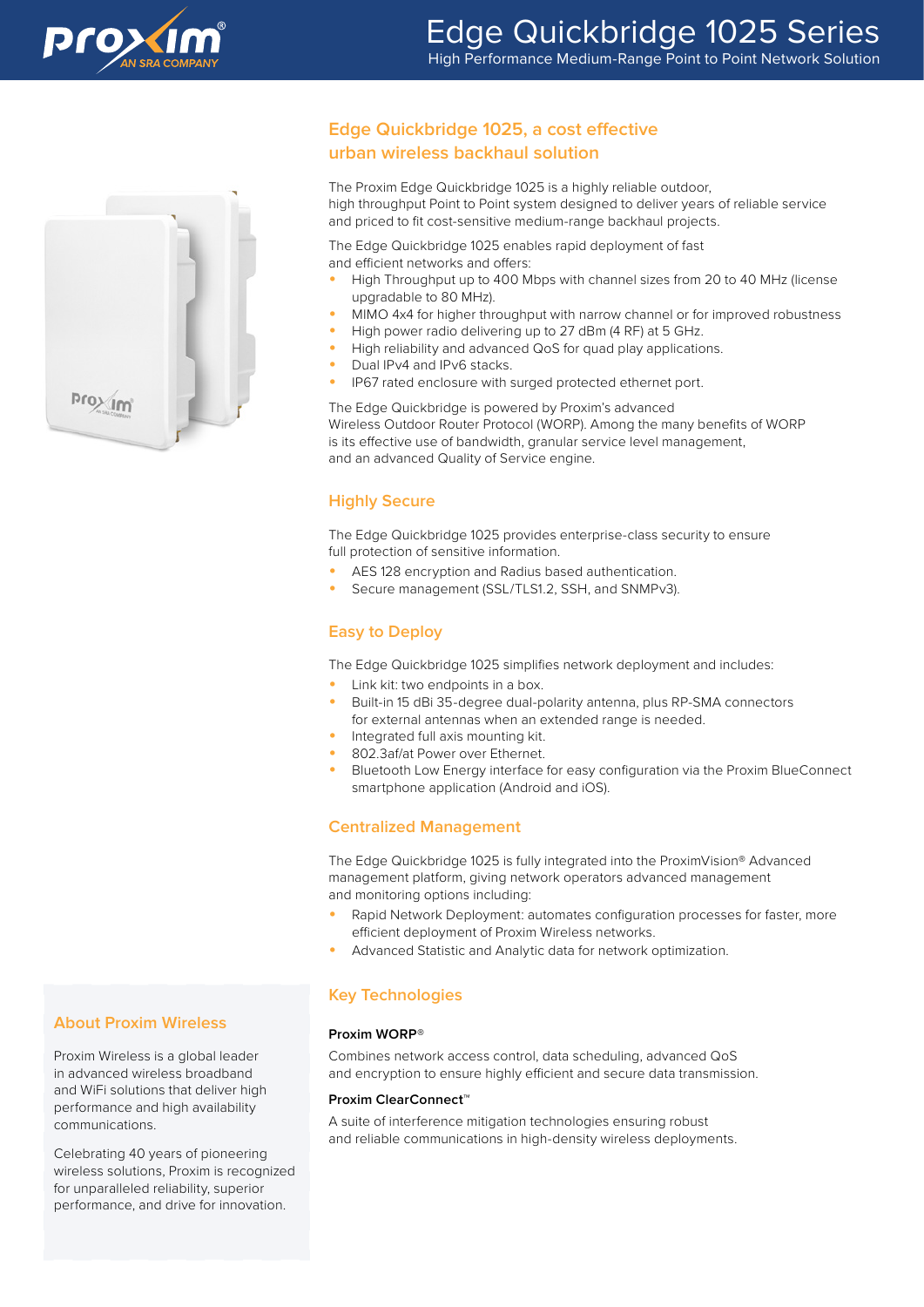# Specifications

| <b>PRODUCT MODELS</b>                                                                                              |                                                                                                                                                                                                                                                                           | <b>PART NUMBERS</b>      |                                 |  |  |  |  |
|--------------------------------------------------------------------------------------------------------------------|---------------------------------------------------------------------------------------------------------------------------------------------------------------------------------------------------------------------------------------------------------------------------|--------------------------|---------------------------------|--|--|--|--|
| QB-1025-LNK                                                                                                        | Edge Quickbridge 1025, link, integrated antenna and RP-SMA<br>(Two QB-1025-EPR)                                                                                                                                                                                           | 902-00919 QB-1025-LNK-WD |                                 |  |  |  |  |
| <b>INTERFACES</b>                                                                                                  |                                                                                                                                                                                                                                                                           |                          |                                 |  |  |  |  |
| WIRED ETHERNET<br><b>WIRELESS PROTOCOL</b>                                                                         | One auto MDI-X RJ45 10/100/1000Mbps Ethernet with PoE in<br>WORP® (Wireless Outdoor Router Protocol)                                                                                                                                                                      |                          |                                 |  |  |  |  |
| <b>RADIO &amp; TX SPECS</b>                                                                                        |                                                                                                                                                                                                                                                                           |                          |                                 |  |  |  |  |
| <b>MIMO</b><br><b>MODULATION</b><br><b>FREQUENCY</b><br><b>CHANNEL SIZE</b><br><b>TX POWER</b><br>TX POWER CONTROL | 2x2:2, 4x4:2 and 4x4:4<br>OFDM BPSK-QAM256<br>5.150 - 5.925 GHz (Subject to Country Regulations)<br>20 and 40 MHz (license upgrade to 80 MHz)<br>Up to 24 dBm (dual chain) or 27 dBm (quad chain)<br>0 - 21 dB, in 1 dB steps. Automatic TPC with configurable EIRP limit |                          |                                 |  |  |  |  |
|                                                                                                                    |                                                                                                                                                                                                                                                                           |                          | <b>Requires License Upgrade</b> |  |  |  |  |
|                                                                                                                    | 20 MHz                                                                                                                                                                                                                                                                    | 40 MHz                   | <b>80 MHz</b>                   |  |  |  |  |
| <b>TX POWER</b>                                                                                                    | MCSO:                                                                                                                                                                                                                                                                     | MCS0:                    | MCSO:                           |  |  |  |  |
| 2 RF                                                                                                               | 24                                                                                                                                                                                                                                                                        | 23                       | 21                              |  |  |  |  |
| 4 RF                                                                                                               | 27                                                                                                                                                                                                                                                                        | 26                       | 24                              |  |  |  |  |
|                                                                                                                    | MCS8:                                                                                                                                                                                                                                                                     | MCS9:                    | MCS9:                           |  |  |  |  |
| 2RF                                                                                                                | 19                                                                                                                                                                                                                                                                        | 18                       | 17                              |  |  |  |  |
| 4 RF                                                                                                               | 22                                                                                                                                                                                                                                                                        | 21                       | 20                              |  |  |  |  |
| RX SENSITIVITY (Per=10-6)                                                                                          | MCSO:                                                                                                                                                                                                                                                                     | MCS0:                    | MCSO:                           |  |  |  |  |
|                                                                                                                    | $-89$                                                                                                                                                                                                                                                                     | $-86$                    | $-84$                           |  |  |  |  |
|                                                                                                                    | MCS8:                                                                                                                                                                                                                                                                     | MCS9:                    | MCS9:                           |  |  |  |  |
|                                                                                                                    | $-67$                                                                                                                                                                                                                                                                     | $-62$                    | $-59$                           |  |  |  |  |
| Throughput-MIMO 2x2 Mode                                                                                           | 122 Mbps                                                                                                                                                                                                                                                                  | 294 Mbps                 | 400 Mbps                        |  |  |  |  |
| Throughput-MIMO 4x4 Mode<br>(Requires External Antenna)                                                            | 240 Mbps                                                                                                                                                                                                                                                                  | 400 Mbps                 | 400 Mbps                        |  |  |  |  |
| <b>OTHER</b>                                                                                                       | Dynamic Channel Selection (DCS) based on interference detection, Dynamic Frequency Selection (DFC) based on radar signature                                                                                                                                               |                          |                                 |  |  |  |  |
|                                                                                                                    | Automatic Transmit Power Control (ATPC) with EIRP limit support                                                                                                                                                                                                           |                          |                                 |  |  |  |  |
|                                                                                                                    |                                                                                                                                                                                                                                                                           |                          |                                 |  |  |  |  |
| <b>ANTENNA</b>                                                                                                     |                                                                                                                                                                                                                                                                           |                          |                                 |  |  |  |  |
|                                                                                                                    | Integrated 2x2 MIMO 15 dBi Dual Polarized 35 degree Panel Antenna plus Four RP-SMA Connectors<br>(Software switch between integrated antenna and connectors)                                                                                                              |                          |                                 |  |  |  |  |
| <b>MANAGEMENT</b>                                                                                                  |                                                                                                                                                                                                                                                                           |                          |                                 |  |  |  |  |
| <b>REMOTE</b>                                                                                                      | Telnet and SSH, Web GUI and SSL/TLS1.2, TFTP, SNMPv3                                                                                                                                                                                                                      |                          |                                 |  |  |  |  |
| SNMP                                                                                                               | SNMP v1-v2c-v3, RFC-1213, RFC-1215, RFC-2790, RFC-2571, RFC-3412, RFC-3414, Private MIB                                                                                                                                                                                   |                          |                                 |  |  |  |  |
| <b>OTHER</b>                                                                                                       | Syslog, sFlow™ agent, SNTP and local time, Spectrum analyzer                                                                                                                                                                                                              |                          |                                 |  |  |  |  |
| Multi-Language Support                                                                                             | Web Interface available in English, French, Spanish and Chinese                                                                                                                                                                                                           |                          |                                 |  |  |  |  |
| <b>SECURITY</b>                                                                                                    |                                                                                                                                                                                                                                                                           |                          |                                 |  |  |  |  |
| <b>ENCRYPTION</b>                                                                                                  | <b>AES 128</b>                                                                                                                                                                                                                                                            |                          |                                 |  |  |  |  |
| <b>AUTHENTICATION</b>                                                                                              | Internal MAC Address Control List, Radius based Authentication (with VLAN and QoS provisioning)                                                                                                                                                                           |                          |                                 |  |  |  |  |
| QoS                                                                                                                |                                                                                                                                                                                                                                                                           |                          |                                 |  |  |  |  |
| Asymmetric Bandwidth Control<br>Asymmetric UL/DL committed and maximum information rate per service flow           |                                                                                                                                                                                                                                                                           |                          |                                 |  |  |  |  |

| Asymmetric Bandwidth Control          | Asymmetric UL/DL committed and maximum information rate per service flow                             |  |  |  |
|---------------------------------------|------------------------------------------------------------------------------------------------------|--|--|--|
| Packet Classification<br>Capabilities | 802.1p priority, IPTOS, VLAN ID, IP addresses, ports, Ethernet addresses, IP protocol, and EtherType |  |  |  |
| Scheduling                            | Best Effort, Real Time Polling Services                                                              |  |  |  |
| <b>NETWORK</b>                        |                                                                                                      |  |  |  |
| <b>MODES</b>                          | Bridging, Routing (RIP v2 and IP tunneling)                                                          |  |  |  |
| <b>IP STACK</b>                       | IPv4 and IPv6 simultaneously                                                                         |  |  |  |
| <b>GATEWAY FEATURES</b>               | DHCP Server & relay, NAT with Std ALGs, PPPoE end point with Proxy DNS                               |  |  |  |
| <b>VLAN</b>                           | 802.1Q: Management VLAN. Transparent, Access, Trunk and Mixed mode. QinQ double tagging              |  |  |  |
| <b>POWER</b>                          |                                                                                                      |  |  |  |
|                                       | 802.3af/at compliant (MIMO 4x4 mode requires 802.3at)                                                |  |  |  |